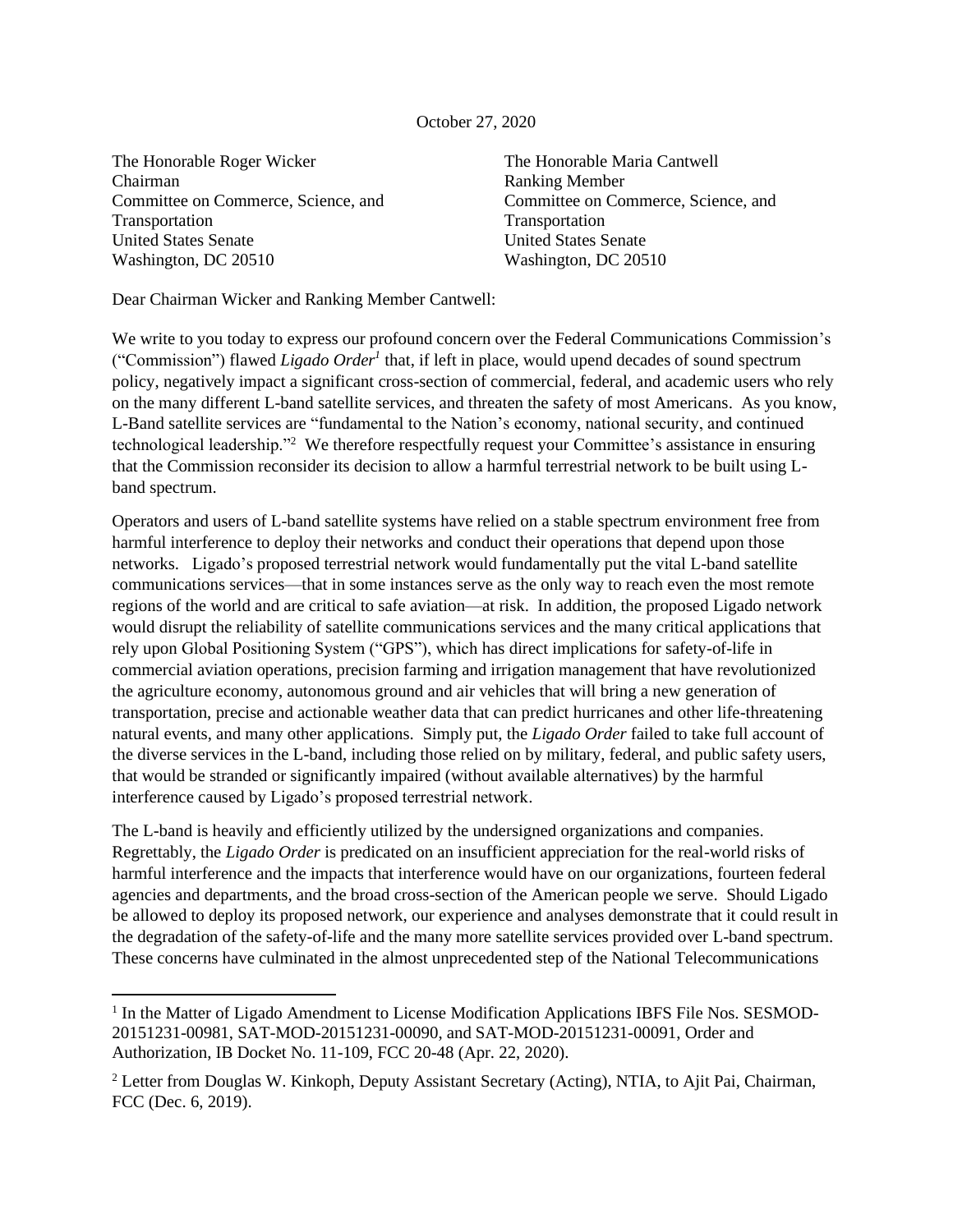and Information Administration ("NTIA") asking the Commission to reconsider its decision based on the detrimental effect Ligado's proposed new adjacent band terrestrial operations would have.<sup>3</sup>

We therefore request your direct involvement to protect the satellite communications and GPS services that we provide and are relied on by tens of millions of Americans every day. We urge you to work with the Commission to set aside the flawed *Ligado Order* in favor of a process that is responsive to the concerns of the incredibly broad cross-section of L-band operators and users representing the aviation, aerospace, agriculture, GPS, ground transportation, mapping, marine, metrological, public safety, satellite communications, and surveying industries and professions. We look forward to continuing our dialogue with you and thank you for your consideration.

## Respectfully submitted,

AccuWeather, Inc. Aerospace Industries Association (AIA) Agricultural Retailers Association Aircraft Electronics Association Airbus Aircraft Owners and Pilots Association (AOPA) Aireon Airlines For America Air Line Pilots Association, International ALERT Users Group Allegiant Air American Association of Airport Executives American Association of Port Authorities American Farm Bureau Federation American Geophysical Union (AGU) American Meteorological Society (AMS) American Rental Association American Road & Transportation Builders Association American Soybean Association American Sportfishing Association American Trucking Associations American Weather and Climate Industry Association (AWCIA) Associated Equipment Distributors Association of Equipment Manufacturers Association for Unmanned Vehicle Systems International Aviation Spectrum Resources, Inc. (ASRI) Blue Origin BoatU.S. CalAmp Cargo Airline Association Center for Sportfishing Policy CNH Industrial CoBANK

Helicopter Association International (HAI) Hellen Systems Intelligent Transportation Society of America International Air Transport Association Iridium Marine Retailers Association of the Americas Micorom Environmental Narayan Strategy National Air Carrier Association National Defense Industry Association National Air Traffic Controllers Association (NATCA) National Air Transportation Association National Agricultural Aviation Association National Society of Professional Surveyors (NSPS) National Weather Association (NWA) NetJets Association of Shared Aircraft Pilots (NJASAP) NEXA Capital Partners, LLC PlanetiQ Polar Air Cargo Worldwide Regional Airline Association Resilient Navigation and Timing Foundation Seafarers International Union The Semaphore Group Space Science and Engineering Center (SSEC) at the University of Wisconsin- Madison Spire Global Spirit Airlines SKYTRAC Southwest Airlines Pilots Association Subsurface Utility Engineering Association (SUEA) Sun Country Airlines Trimble

<sup>3</sup> Petition for Reconsideration or Clarification of NTIA, IB Docket Nos. 12-340, et al., at 1 (May 22, 2020).